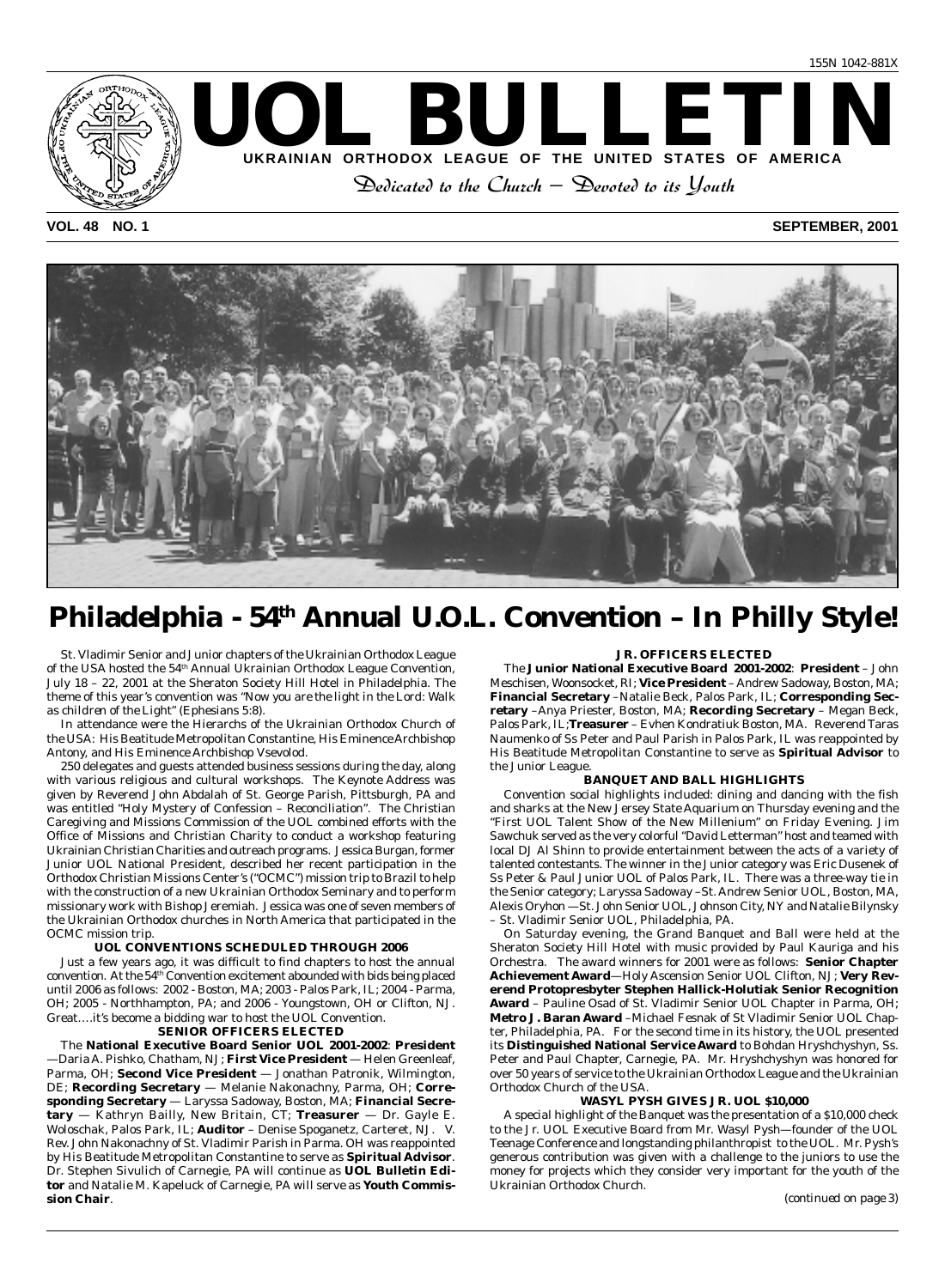|                                                                          |                                                                                                                                           |                                                    | Non-member subscription rate - \$20.00<br>Canada - \$20.00 |
|--------------------------------------------------------------------------|-------------------------------------------------------------------------------------------------------------------------------------------|----------------------------------------------------|------------------------------------------------------------|
| Daria A. Pishko<br><b>UOI President</b>                                  | John Meschisen<br>Jr. UOI President                                                                                                       | Dr. Stephen Sivulich<br><b>UOL Bulletin Editor</b> | Father John Harvey<br><b>UOI Bulletin</b>                  |
| 64 Coleman Avenue                                                        | 140 Sutherland Road                                                                                                                       | 206 Christopher Circle                             | Spiritual Advisor                                          |
| Chatham, NJ 07928                                                        | N. Attleboro, MA 02760                                                                                                                    | Pittsburgh, PA I5205                               | 377 Williams St.<br>Piscataway, NJ 08854-6057              |
|                                                                          | Special Assistant - Alice Sivulich, 206 Christopher Circle, Pittsburgh, PA 15205                                                          |                                                    |                                                            |
|                                                                          | Sr. Staff Writer - Elizabeth Mitchell, 46 Lexington Court, Carnegie, PA 15106                                                             |                                                    |                                                            |
|                                                                          | Young Adults Bulletin Coordinator - Melissa Haluszczak, 1010 Vance Street, Coraopolis, PA 15108                                           |                                                    |                                                            |
|                                                                          | Staff Writer - Joshua Oryhon, 17 Western, 3rd Floor, Albany, NY 12203                                                                     |                                                    |                                                            |
|                                                                          | Business Manager - Patricia Sally, 2072 Meadow Lane, Pittsburgh, PA 15220                                                                 |                                                    |                                                            |
|                                                                          | Assistant To Editor - Michael Kapeluck, 179 Grasmere Road, Pittsburgh, PA 15205                                                           |                                                    |                                                            |
|                                                                          |                                                                                                                                           |                                                    |                                                            |
|                                                                          |                                                                                                                                           |                                                    |                                                            |
| Assistant To Editor - Bonnie Reinhart, 636 Ray Drive, Carnegie, PA 15106 | Assistant To Editor - Natalie Rozum, 478 Pinion Drive, Imperial, PA 15126                                                                 |                                                    |                                                            |
|                                                                          | Assistant To Editor - Michael Sally, 2072 Meadow Lane, Pittsburgh, PA 15220                                                               |                                                    |                                                            |
|                                                                          | Assistant To Editor - Steven Sawchuk, 1605 Cordwell Drive, Library, PA 15129<br>Distribution - Sts. Peter and Paul Chapters, Carnegie, PA |                                                    |                                                            |

March, April, and June.<br>The absolute deadline for each monthly issue is the 5th of the prior month. Photos will not be<br>The absolute deadline for each monthly issue is the 5th of the prior month. Photos will not be<br>returned cannot be returned.

Advertising rates: Please inquire through editorial offices.

## **IN MEMORY:** *Past UOL Board Member William Sadowitz*



Johnson City, NY - Bill Sadowitz fell asleep in the lord on June 9, 2001 at the Willow Point Nursing Center in Vestal, NY. He had been at the nursing center for four years following a second stroke.

Bill served on the UOL National Executive Board for many years during 1960- 1970 as Auditor and chairman of several committees. His wife, Julie, also served on the Board. Both were mentors to Dr. Stephen Sivulich.

He was an active member of St. John's Parish, Johnson City, NY, serving on the Church Board, Memorial Center Board, as an officer of the UOL Chapter, and singing in the Church choir. Bill and Julie often drove groups of teenagers to Camp Kon-O-Kwee (UOL Teenage Conference),

UOL Conventions and other League and Church activities, and served a surrogate parents to hundreds of youngsters. Memory eternal, Uncle Bill.

## **HIERARCHS PROVIDE GUIDANCE AT 54TH UOL CONVENTION**



*and Archbishop VSEVOLOD*

## **PRESIDENT'S COLUMN** *Daria A. Pishko*

Dear Brothers and Sisters in Christ,

Glory to Jesus Christ! Glory forever!

I am pleased and honored to have the opportunity to greet you as President of the Ukrainian Orthodox League for the ensuing year. I am buoyed by the enthusiasm that was generated by our deliberations in Philadelphia and excited by the prospects of some ambitious goals for the coming year. But first my — *Convention recap:*

Of the 22 active chapters in the League, 19 were represented at the Convention. We missed seeing Lyndora, Sharon and McKees Rocks this year and hope to encourage them to definitely plan to meet us in

Boston next July. There were attendees from our inactive chapters in Johnson City, Pittsburgh and Woonsocket, so we are hopeful that they too may be enthused as a result of our deliberations and activities in Philly and become encouraged to refocus their parish efforts on the UOL and its goals over the course of the next year. There were many familiar faces at this year's convention and a few new ones for me. It was a pleasure to finally meet Vera Muzychka, Mary Woroniak and Judy Miller from St. Mary's in Allentown and Louise & Boris Mussienko from St. Andrew in Silver Spring, Maryland. I hope to see them annually at future conventions.

The Philadelphia Convention Committee headed by Lynn Szafranski and Mark Bohen truly outdid themselves. They put together, and successfully advertised, a religious, historical and entertaining program and the members of the UOL responded. Over 208 participants registered for the entire Convention.

Convention sessions opened Wednesday evening and were followed by a Philly hospitality room, a low-key start to an agenda full of activity. There was plenty of food and refreshments to share with new and old friends.

Thursday morning began with an inspiring Divine Liturgy served by His Beatitude Metropolitan Constantine. Our thanks to Markian Komichak of St. Vladimir's in Parma, Ohio for organizing the music and conducting the choir of volunteers for the Divine Liturgy. The serenity and unity developed in this first Divine Liturgy truly set the tone for constructive and creative deliberations.

Thursday evening at the Camden Aquarium started with a relaxing ferry ride across the Delaware, and was followed by dinner and dancing with the fishes. It was a wonderful social occasion. Whether you were socializing on the patio overlooking the Delaware River enjoying a comfortable July evening or jumping to the tunes of "Philly's own" Al Shinn, our DJ for the week, everyone seemed to enjoy a relaxing and enjoyable evening.

On Friday I thought, how can you top this? But they did! After a prayerful Vespers service at the St. Vladimir's Cathedral Friday evening, we gathered in the church hall for the "First UOL Talent Competition of the New Millennium". The evening was filled with home grown talent, including Jim Sawchuk and Al Shinn as David Letterman and Paul Schaffer, our hosts for the evening. The youngest entrant was 5 years of age and the oldest? Well, enough said. Choosing a winner was difficult but the entire show and all the affiliated activities were a lot of fun. The evening was filled with pizzas, munchies and drinks along with some mean Boston Creme Pies, served to accompany Boston's presentation advertising the 55<sup>th</sup> UOL Convention sponsored by St. Andrew's Junior and Senior UOL Chapters of Boston, Massachusetts to be held in July 2002. We extend our compliments to Natalie Bilynski and her chapter members for an innovative and entertaining evening.

Wow, I thought, we're on a roll! Saturday . . what will it bring? The morning began with a presentation directed to our Junior League members by Father Taras Naumenko who spoke of the history and symbolism of the Divine Liturgy. Liturgy was served by Father Steve Repa, who also focused his sermon on information that would increase our understanding and enjoyment of the Divine Liturgy. Responses were sung by the members of the Junior League, directed by Laryssa Sadoway, former Junior UOL president and assisted by Father Charles Baxter. It was a prayer comes true —a Liturgy for the youth, by the youth. The entire experience was uplifting. The music was beautiful and the service inspiring. As the attendees participated in the sacrament of Eucharist together, it felt as though we truly had climbed to a summit and were now able to rejoice together in all of God's glory as one family in Christ.

The Juniors went back to work while the Seniors had already finished their deliberations for the week. We reconvened to attend a presentation on Ukrainian Christian Charities that was a joint effort by the Office of Missions and Christian Charity, Father-Decon Ihor Mahlay, Director and the Christian Caregiving and Missions Commissions, Melanie Nakonachny, Co-chair. Our thanks to the organizations who sent materials and or representatives and displays for this presentation. They were: The United Ukrainian Sisterhood, Children of Chonobyl, St. Andrew's Society, Ukrainian Gift of Life, Help us *Archbishop ANTONY, Metropolitan CONSTANTINE,* help the Children and the IOCC/OCMC. Fr. Deacon Ihor gave an overview of *(continued on page 4)*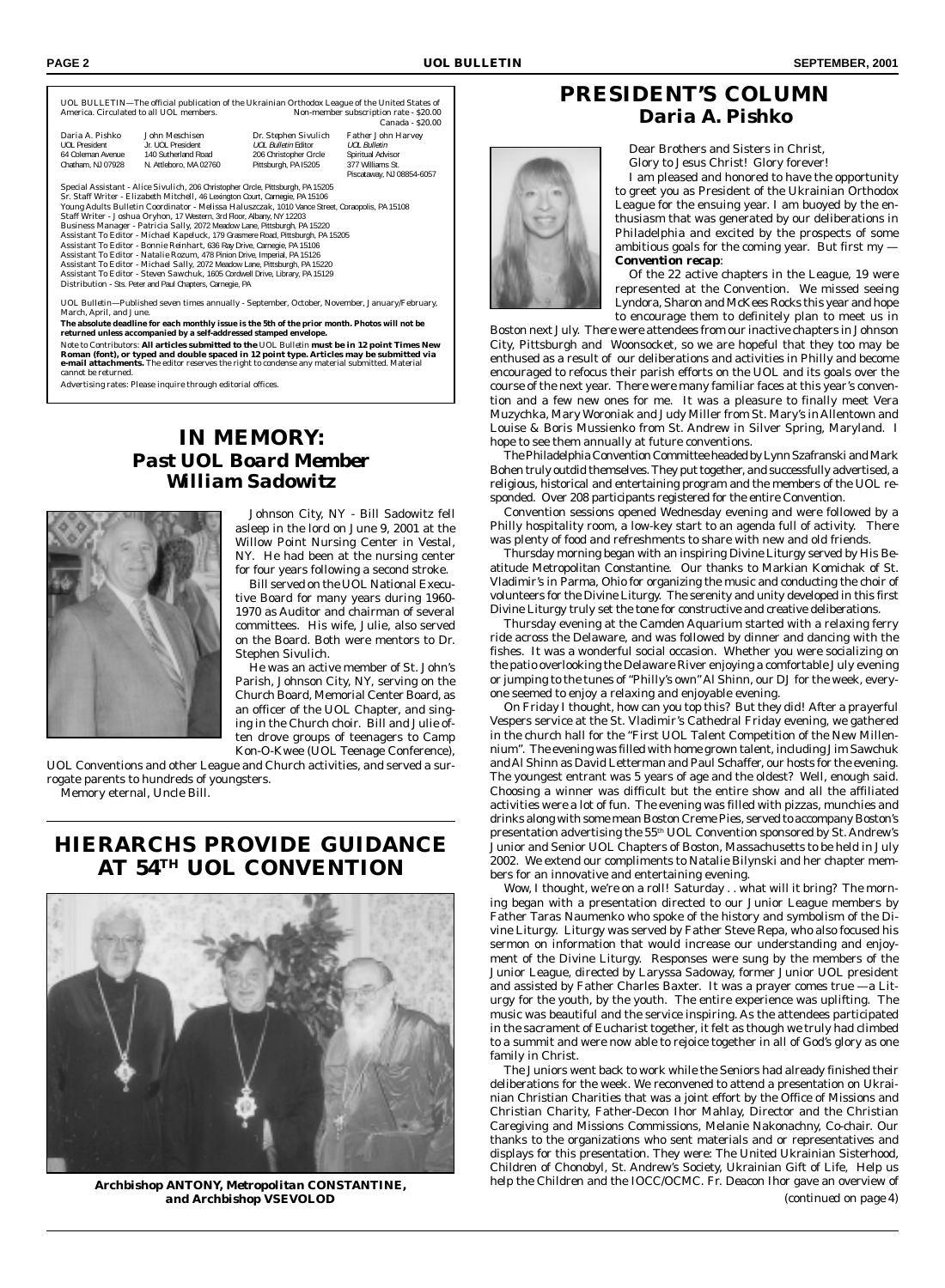## **JR. PRESIDENT'S COLUMN** *John Meschisen*

#### Glory to Jesus Christ!!!

Greetings and Salutations!!!! My name is John Meschisen, and I was elected president of the Jr. UOL at the 40th annual convention in Philadelphia a few weeks ago. I inherited the Jr. UOL in perhaps its finest hour to date. President Alexis Oryhon, whipped the Jr. UOL into immaculate shape, and I plan to keep up her legacy.

This year's convention was the best to date I believe! The Juniors were wined and dined all week on Tasty Cakes, pretzels, and cheese steaks. On Wednesday, hospitality night was held, and new friendships were made, and old ones strengthened.



Thursday night, we all had the privilege, of experiencing one of the coolest activities in convention history. A dance inside of an aquarium!! Dancing around the sharks and rays all night put everyone on cloud nine. Friday night we all were treated to the comic event of the new millennium, a recreation of the Late Show. This recreation was the backdrop for the first UOL talent show of the millennium. No one envied the judges who had to pick winners, because so many wonderful and God given talents were on displsy. After, many laughs were had by all; it was time for the serious stuff, the final two rounds of "Chapter Challenge". The heavily favored board team stormed through the first few rounds, and was expecting a glide to the championship. But the board hit a brick wall, when it encountered four lovely ladies from Palos Park, and one extremely intelligent cousin of mine from Clifton. Well after an epic battle, the board came through on top to claim the title!!

On Saturday the much-heralded banquet and ball occurred. The ladies looked radiant, the boys looked dapper, and the table was set for an unforgettable evening. Dinner was great, and dancing was spectacular. The following morning Divine Liturgy followed by a farewell brunch brought another fun filled and spiritually enlightening week to a close.

I would now like to introduce my comrades in arms for this year.

Jr. UOL Executive Board: Spiritual Advisor – Rev. Fr. Taras Naumenko, League Advisor – Dr. Gayle Woloschak, League Advisor – Denise Spoganetz, Vice President – Andrew Sadoway, Recording Secretary – Megan Beck, Corresponding Secretary – Anya Priester, Financial Secretary – Natalie Beck, and Treasurer – Evhen Kondratuik.

Because of the unfathomable generosity of Mr. Pysh, the Jr. UOL has an unbelievable opportunity to expand on membership. We plan to put a monumental effort into expanding the league to a size never before seen. I could not have hand picked a better group of people to help me accomplish this task.

That is all for now.

I will remain through Christ, most affectionately yours,

John D. Meschisen

*Anyone can sympathize with the sufferings of a friend, but it requires a very fine nature to sympathize with a friend's success.* 

### **55TH ANNUAL CONVENTION**

*(continued from page 1)*

The UOL also awarded six **Lynn Sawchuk-Sharon Kuzbyt Memorial Scholarships** totaling \$6,300. This year's recipients were Alexis Oryhon, Johnson City, NY, David Paunesku, Palos Park, IL, Laryssa Sadoway, Boston, MA, Katherine Tulley, Johnson City, NY, Jason Senedak, Youngstown, OH and David Misko, Northampton, PA.

The Junior Ukrainian Orthodox League presented the following awards: **Junior UOL Spirit Award**—St, Andrew's Junior UOL Boston, MA; **Junior UOL Bulletin Award** —St. Vladimir Junior UOL Parma, OH; **Very Reverend Father Bukata Award Winners** (tie) Jason Senedak, Youngstown, OH and Nadia Kit , Johnson City, NY: **Very Reverend Father Bukata Award Runner-up**—Lindsey Korda, Palos Park, IL; **Junior Chapter Achievement Award** (tie) Sts. Peter and Paul Junior UOL Palos Park, IL and St. John Junior UOL, Johnson City, NY.

The Convention concluded on Sunday with a Hierarchical Divine Liturgy and Farewell Luncheon at St. Vladimir Ukrainian Orthodox Cathedral, Philadelphia.

The UOL would like to thank to the members of the St. Vladimir Junior and Senior UOL chapters, Convention co-chairs Lynn Szafranski and Mark Bohen and Spiritual Advisor V. Rev. Frank Estocin for hosting a wonderful and successful convention.

## **YOUNGSTOWN JR. CHAPTER NEWS**

Contrary to popular belief, the Jr. UOL Chapter from Youngstown, OH is still alive and kicking. The last few months our chapter has gone through a, well let's call it a "constructive" period. And during this "constructive" period, many things have been not only thought up but are now ready to be activities our chapter will sponsor. One of these activities is a car wash to help raise money for our chapter and the museum being built in South Bound Brook. Hopefully we can get enough support to help out both causes.

The 54th Convention is approaching fast and the Youngstown Juniors are going to be well represented with many of the members participating. We hope to learn about the future plans of the whole Jr. UOL organization.

Many of our members are also waiting to attend All Saints Camp where there is a week of fun and learning with fellow Ukrainian teenagers. We hope this year will be a blast like years in the past.

As you all know, the school year ended and graduating seniors are honored all over America. In that light, congratulations to everyone that graduated from high school, college, or any other academic association. A special congratulation goes to our Jr. UOL Chapter's President, Jason Senedak, who was awarded a special scholarship from the Youth Ministry of our parish. Good luck Jason, and good luck in the years to come.

Eric Senedak Reporter



*Jason Senedak and Pani Matka Doris Olynyk*

## **JASON SENEDAK RECEIVES PROTOPRESBYTER WILLIAM T. OLYNYK 2001 MERIT SCHOLARSHIP**



*Youngstown Youth Ministry Group Dr. Dynah Fedyna, Kevin Thomas, Robin Thomas, Jason Senedak, Chris Burlock, John Burlock and Yvonne Mark*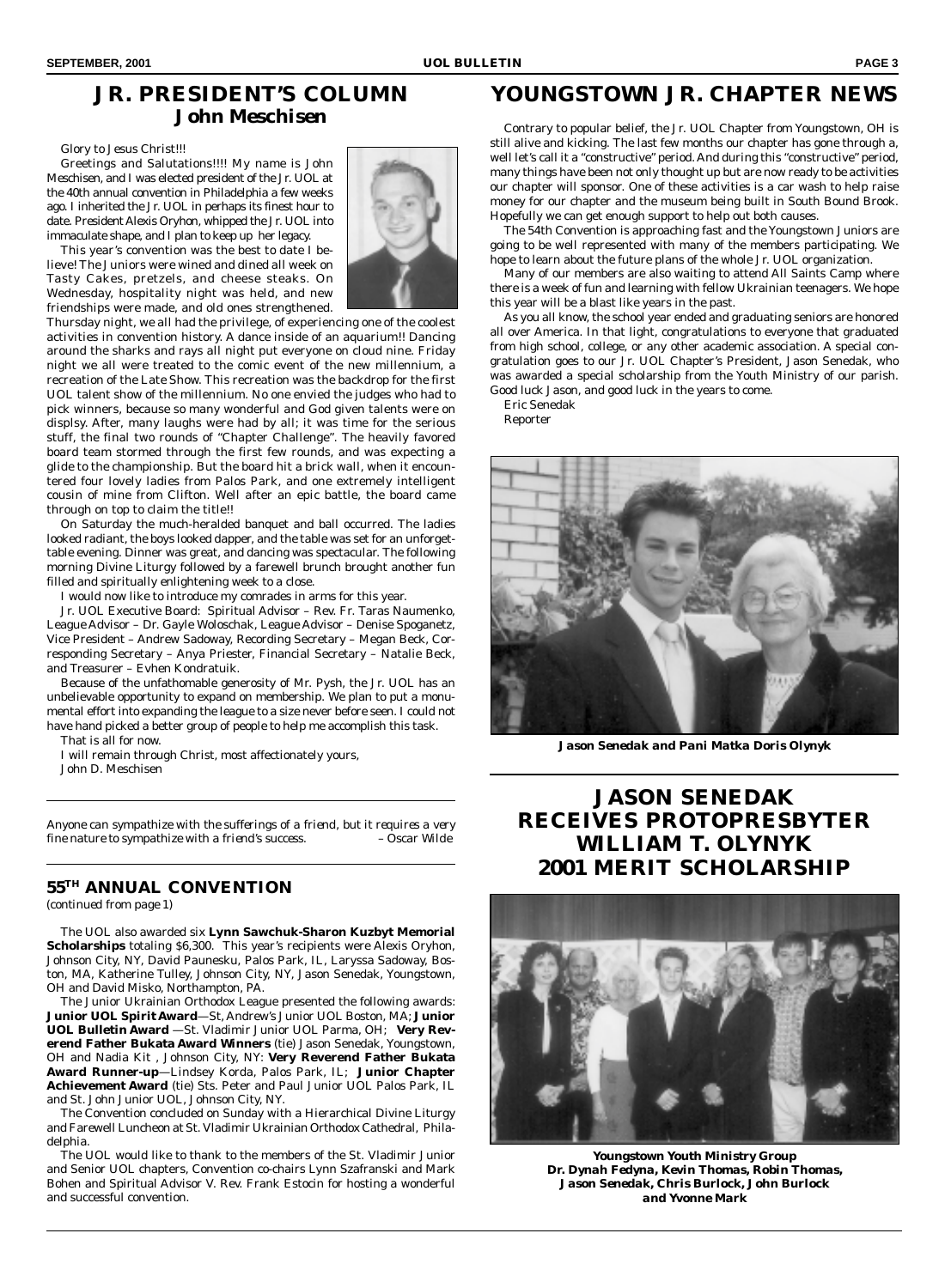## **54TH ANNUAL UOL CONVENTION RESOLUTIONS**

Be it resolved that:

1. We are grateful for the presence of His Beatitude Metropolitan Constantine, His Eminence Archbishop Antony, His Eminence Archbishop Vsevolod at this 54th Annual Convention of the UOL and we acknowledge unequivocally their leadership of our Holy Ukrainian Orthodox Church.

2. We continue support in accordance with sacred scriptures and Holy Tradition, the call of His Beatitude Metropolitan Constantine, for all UOL members to continue to set aside one hour beginning at noon Eastern Standard time every Wednesday for fasting and prayer, beseeching the Almighty for unity of the church.

3. We rejoice in the Sobor decision to construct a New Historical and Educational Complex, which will include a new museum dedicated to the memory of His Holiness Patriarch Mstyslav, an Archive and Research Center, a National 1932-33 Genocidal Famine Memorial, the Ukrainian Cultural Center and the historic Fisher and

Heatherington homes. 4. We rejoice in the forthcoming 10th anniversary of Ukraine's independence on August 24th and pray for her continued success in returning our Motherland to the

glory which once was hers through sound economic reform and the rule of law.<br>5. We rejoice in the continued progress by His Holiness Patriarch Bartholomew in [3]<br>the unification of the Ukrainian Orthodox jurisdictions in U recognized Autocephalus Church. We are greatful to our Bishops, Metropolitan Constantine, Archbishop Antony, and Archbishop Vsevolod, who have maintained an active role in this process.

6. We value the God-given sanctity of human life. We advocate the careful use of technology, but we are appalled at the current research, which misuses conceived life for medical research. Research that destroys human life at any stage is deplorable.

7. We encourage responsible stewardship of God's created world and all forms of life and encourage our membership to fully comprehend God's command for mankind to have dominion over all created beings—without their senseless destruction.

8. We encourage our membership participation in the first Sobor of our Church (October 10-14, 2001) in this first Century of the new Millennium. We encourage all UOL members to actively support the continual growth of the Ukrainian Orthodox Church, discussion before and after the Sobor, careful selection of delegates, evalua-tion of issues and consideration and sharing of all ideas.

9. We remind our members to pray for those who suffered the effects of the nuclear accident in Chernobyl on April 26 1986, who, 15 years after this tragedy, still need our spiritual, moral and financial support.

10. That President Bush's Faith Initiative Commission be informed that it is the Ukrainian Orthodox Church of the United States of America, which represents the interests of the overwhelming majority of Ukrainian Orthodox faithful in the USA and therefore, should be the jurisdiction participating fully in the initiative.

. 11. We rejoice in the ordinations and elevations of UOC clergy during the past year:<br>Rev. Fathers Paul Martin, Vlodymyr Zelinsky, Gregory Czumak, and Joshua Anna<br>(also tonsured to the monastic orders) and Rev. Deacons Mi

Peshko, Mark Phillips and Dennis Lapushansky.<br>12. We express our sincere sympathy to the families of Father Ihor Miroschenko,<br>Dobrodiyka Walaria Borowsky who passed away since our last Convention.<br>13. We extend best wishes

Constantine who, by the Grace of God, will be celebrating his 65th birthday on July 29. We pray to the Almighty grant him many many years to serve and protect our Holy Ukrainian Orthodox Church and to lead our Ukrainian Orthodox League to greater accomplishments. Na mnohi lita, Vladyko.

14. We rejoice in the safe return of our league members—Jessica Burgan, Father Harvey, Mike Sally, and Bethany Neal—who participated in the Orthodox Christian Mission Commission Mission to South America. They helped build a seminary and conducted missions to various parish communities in the colonies of Brazil. We encourage other members of our church to join in missionary work helping others ac-cording to the teachings of Christ. We hope to continue to support to the seminary and all other missionary work.

15. We thank all the members of St Vladimir's Ukrainian Orthodox Parish and UOL Chapter of Philadelphia, PA for hosting the very successful 54<sup>th</sup> Annual UOL Convention, especially Convention Chairs Lynn Szafranski and Mark Bohen and Father Frank Estocin.

### **PRESIDENT'S COLUMN**

*(continued from page 2)*

each of the organizations and described their efforts in providing aide to Ukrainians in various parts of the world. Jessica Burgan of Holy Ascension UOL Chapter in Clifton gave a presentation about her mission trip with the OCMC to the Ukrainian Seminary in Brazil. The details of her experiences were enjoyed by all. The convention program culminated with an address by our keynote speaker, Reverend John Abdalah from St. George's Antiochian Orthodox Church in Pittsburgh, PA. Father John's talk, entitled "The Holy Mystery of Confession – Reconciliation", was very thought provoking. It challenged each of us to examine our practice of Holy Confession and invited us to "take it to a new level" to be more meaningful as we grow to better know our spirituality and ourselves.

Saturday evening's Banquet and Ball was a smashing success with over 270 participants. The banquet hall was beautifully illumined by candlelight reminding us of the convention theme " You are the light of the Lord . . Walk as children of the light." The music was toe-tapping making it hard to stay in your seats until the banquet program was complete. (Just ask Elana Mussienko and Julianna Simao.) There were many wonderful deserving Junior and Senior UOL members honored at the banquet. (The recipients and details described other areas of this issue.) The Ball that followed was surely gala! It was great to see so many people dancing, young and old. My compliments to the "Hopak" dancers who displayed their Ukrainian dancing skills for a marathon of songs that went on until the band could not play anymore . . . (although the dancers still had more steps left in their show!)

Sunday morning's Divine Liturgy was glorious, with all three of the hierarchs participating. The brunch that followed was another St. Vlad's UOL creation and allowed everyone to speed home filled and satisfied.

I would like to thank our hierarchs, His Beatitude Metropolitan Constantine, His Eminence Archbishop Antony and His Eminence Archbishop Vsevolod for spending the entire week with us and sharing in our activities and deliberations. Their guidance and insight is invaluable. As important as their presence at a function such as this is for our faithful in general, I must comment on how important it is for the youth of our Church. It's moving to see all three of our hierarchs interact with our Juniors, each in their own special way —the coaching and counseling they give, the pride they have in our Juniors' accomplishments and the respect and love that they receive in return. In my mind, this is an essential element of the foundation that the future of our Church is to be built upon. I'm glad to be part of the organization that provides the laity of our Church the opportunity to know, work with, respect and love our hierarchs—beginning as a Junior and remaining dedicated for the remainder of our lives.

I would also like to thank Lynn Szafranski and Mark Bohen, as Convention Co-chairs, Father Frank Estocin, as Convention Spiritual Advisor and their dedicated committee members for creating and conducting such a wonderful Convention experience. I hope that the success of this Convention will cause those that enjoyed themselves this year to commit to attending in Boston in 2002 and inspire those who could not attend to make a special effort next year.

#### **POST CONVENTION NOTES:**

Immediately following the Convention, I attended the Metropolitan Council Meeting held in South Bound Brook since the President of the League is a mem-*(continued on page 6)*



*Mark Bohen and Lynn Szafranski (Co-Chairs) Mark Bohen and Ann Bohen (Wife)*

# **FLOWERS OF THANKS FROM THE CO-CHAIRMAN**

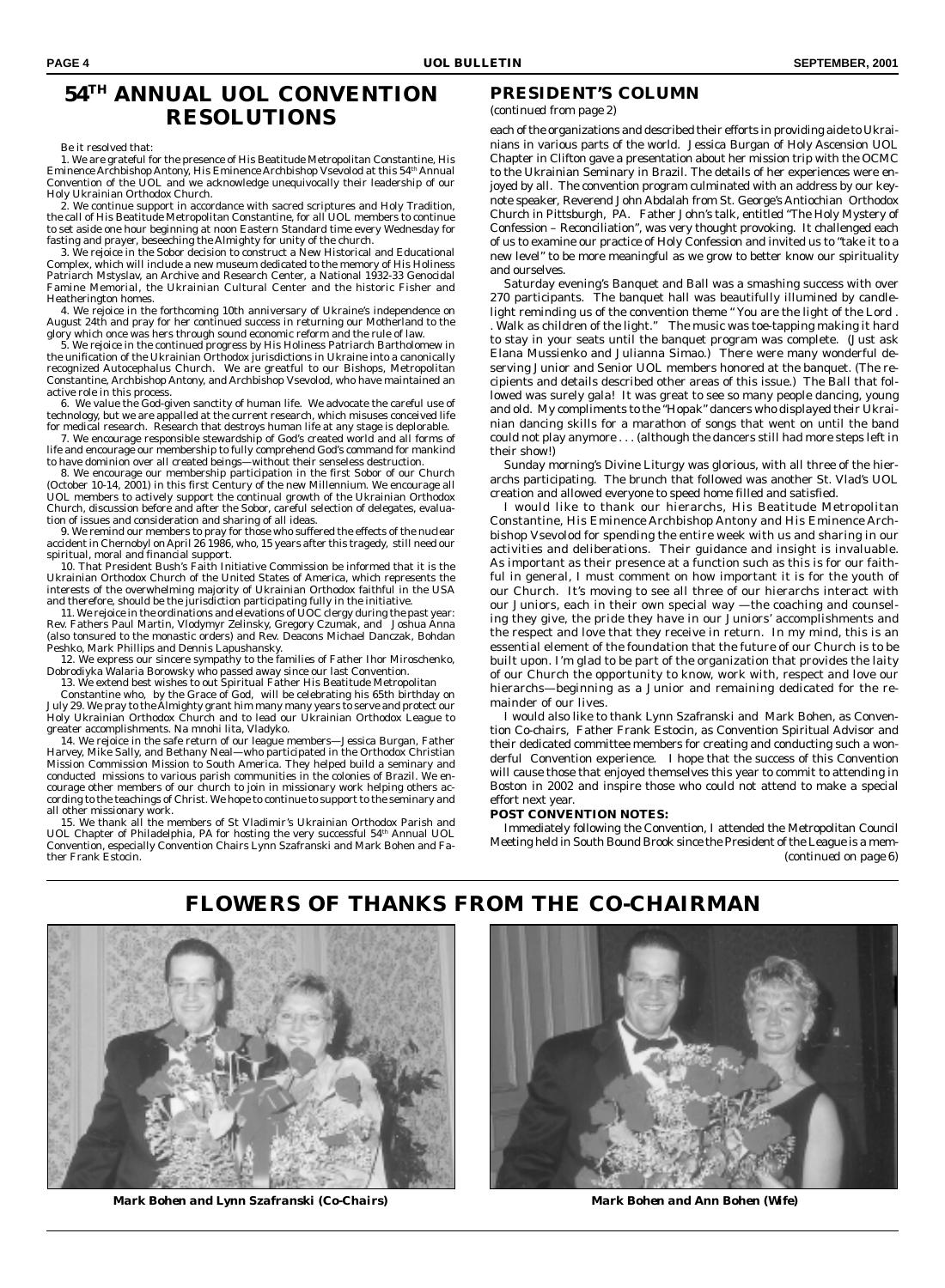## **DISTINGUISHED NATIONAL SERVICE AWARD – 2001** *Bohdan Hryshchyshn*



*Bo Hryshchshyn and Daria Pishko*

Bohdan Hryshchshyn received the 2001 UOL Distinguished National Service award and his award certificate reads as follows:

"You are commonly known as "Bo" throughout the UOL world. You have been a life-long devoted son the the Ukrainian Orthodox League commencing in your home parish of St. Vladimir's Ukrainian Orthodox Cathedral in Philadelphia, PA. It is most fitting and ironic that you would return "home" to receive this pretigious award.

Your longstanding commitment and service places you in a select category of servants to our Church and our League. After being active at the local and regional levels of the UOL, you were elected to the National Executive Board in 1954 as an Auditor and then President where you served from 1958 to 1960. Following one year as Past-President, you remained on the Board until 1981 as Director of Public Relations, Convention Coordinator, Camp Liaison, President of Western PA Region and CEOYLA Delegate.

Your move from Philadelphia to Pittsburgh was a loss to your "Philly Family", but a blessing to Sts. Peter and Paul UOL Chapter in Carnegie, PA and the Western PA Region. You quickly became President of the Region and were very instrumental in the purchase and establishment of All Saints Camp in Emlenton, PA. In recognition of your exemplary service to our youth on the local, regional and national levels you received the Metro J. Baran Achievement Award for 1981. In addition, you served three three-year terms on the Metropolitan Council of the Ukrainian Orthodox Church of the U.S.A.

While your dedicated and devoted service to the Ukrainian Orthodox League goes without saying, your commitment and exemplary service as Director of All Saints Camp for over twenty years is indeed legend. The camp facilities have progressed in quality and use under your outstanding management. And this service necessitated an almost daily commute from your home in Pittsburgh to Emlenton, a distance of 100 miles. This would not have been possible without the cooperation and constant support of your wife, Mary. Since leaving the position of Camp Director, you continue to serve as Camp Manager.

And now, even after more than fifty years of superb service and in your "golden years", the gait in your step may have slowed, but your pace has retained a youthful exuberance. "Active" is an inappropriate word for your current activities. You are very involved with parish life at Sts. Peter and Paul Parish, having served on the Parish Board as Auditor for many years, singing in the choir, being an active member of the UOL and the Parish Museum Committee. You also chair the Cultural Sales operation of the parish. At the same time, you obviously fear having "spare time" as you are currently President of the Ukrainian Selfreliance Credit Union of Pittsburgh, an officer of the Ukrainian National Association and a member of the Ukrainian Techological Society.

"Bo" you embody the high ideals in our League motto: *"Dedicated to our Church – Devoted to our Youth".* You are truly a legend in your tireless and sustained service to the Ukrainian Orthodox League. For all of the above, and much much more, the UOL presents to you the **UOL DISTIN-GUISHED NATIONAL SERVICE AWARD for 2001** and in so doing, extends profound thanks and appreciation for your many years of service and accomplishments."

## **VERY REV. PROTOPRESBYTER STEPHEN HALLICK-HOLUTIAK SENIOR RECOGNITION AWARD 2001** *Pauline Osad St.Vladimir's Chapter, Parma, OH*

The Very Reverend Protopresbyter Stephen Hallick-Holutiak Senior Recognition Award is presented to the most deserving Senior UOL member for outstanding work in the UOL and his/her church.

This award was instituted in 1957 as the Orthodox of the Year Award and its purpose is to recognize a layman for his/her outstanding work in accomplishing the aims and goals of the League. In 1991, it was changed to the Senior Recognition Award. Beginning in 1995, the award has been given in the name of Father Stephen Hallick- Holutiak to honor the lifelong role of Father Hallick in the formulation and development of the League.

This year's recipient is vice president of her senior UOL chapter, director of the Sunday School Program, a member of the choir and parish sisterhood. Her chapter president writes " this person is a special individual to our church and our League. To our candidate, no task is too large or too small. . . she gets us all motivated and is the fire that keeps us going. . . . She lives the motto "*Dedicated to our Church - Devoted to its youth*" and has instilled her love of her church in her children and grandchildren."

Congratulations to Pauline for her exemplary efforts with the UOL and the Ukrainian Orthodox Church.



*Pauline Osad and Daria Pishko*

## **CHAPTER-OF-THE-YEAR CONTINUES HARD WORK**

After receiving the prestigious 2001 Chapter Achievement Award at this year's UOL Convention in Philadelphia, the Holy Ascension Chapter (Clifton, NJ) is back hard at work.

The latest project being undertaken by the chapter is an event to support the two orphanages in Ukraine, adopted by our Church in the USA, that serve the children who are victims of the Chornobyl nuclear disaster. These orphanages are in Zaluchya and Znamyanka, Ukraine and are facilitated through the Children of Chornobyl Relief Fund Based in Short Hills, NJ.

The event is a **1940's – USO Dinner-Dance** to be held on Friday, November 9, 2001 at 7:30 PM at the Mountainside Inn, 509 Hazel Street, Clifton, NJ. A live band, the Anthony St. James Orchestra from Upper Montclair, NJ, will entertain with *sounds of the 1940's* as well as our traditional "Ukie" favorites and some contemporary music as well.

There will also be games and prizes awarded and those attending are encouraged to wear 1940's vintage clothing, although this is entirely optional. A sumptuous hot and cold buffet will be served—and beverages are included.

Tickets are available for a donation of \$35.00 for adults and \$18.00 for children age 10 or under.

Chapter member, Nadine Drost, is chairing the event and promises a good time for all. "This is our chance to come out and do something for the children who have been affected by the world's most horrible nuclear accident," she said, "this is our duty as members of the UOL."

For tickets and information contact Richard Jendras at 201.437.024, or email at Ukiebay@aol.com by October 15, 2001.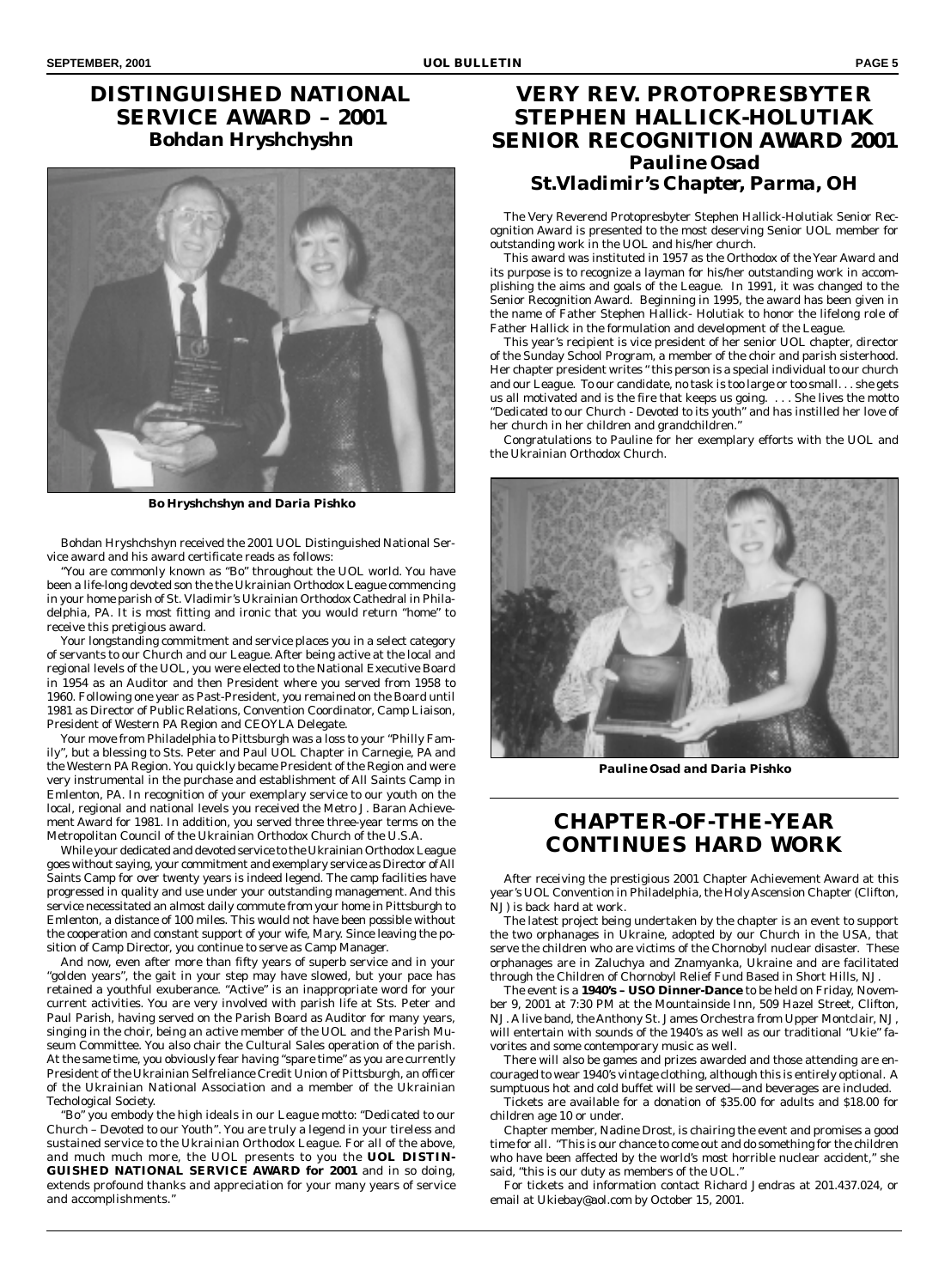## **16TH SOBOR OF U.O.C. OF U.S.A.** *October 10-14, 2001 South Bound Brook, NJ*

"Sanctify them in the Truth: Thy Word is the Truth" (John 17:17)

*" The new millennium is upon us and we have much to accomplish to ensure that our descendants will have continued spiritual nourishment from our Holy Orthodox Church/the Body of Christ. We must be "Sanctified" to fully comprehending the Word of God as the Truth*!" (His Beatitude Metropolitan Constantine in his letter to the faithful 1/25/2001 calling the 16<sup>th</sup> Sobor of the Ukrainian Orthodox Church of the USA to convene.)

The 16<sup>th</sup> Sobor of the Ukrainian Orthodox Church of the USA is to take place in our Metropolia Center in South Bound Brook, New Jersey, October 10 – 14, 2001. Sessions will be conducted at the Holiday Inn, on Davidson Avenue Somerset, New Jersey and also at the Ukrainian Cultural Center. Each parish in good standing is entitled to two lay delegates plus their pastor. Guests are also welcome to attend to observe the deliberations and to participate in the associated activities.

Activities actually begin on Monday, October 8 with a Clergy Conference. A meeting of the Permanent Council of Ukrainian Orthodox Bishops outside of Ukraine as well as a meeting of the Metropolitan Council are scheduled to meet on Tuesday, October 9.

After Divine Liturgy on Wednesday morning, deliberations will begin and will consist of presentation of reports, committee deliberations and workshops. There will be a Cultural Concert on Friday evening and Banquet on Saturday evening. The Sobor will conclude with the celebration of a Hierarchical Divine Liturgy on Sunday, October 14 commemorating the Feast Day of the Protection of our Most Holy Theotokos and Ever Virgin Mary ("Pokrova"). Liturgy will be followed by a brunch at the Cultural Center.

Delegate packages were mailed to each parish the first week of July. Delegate should be registered prior to September 15. Delegate/alternate registration packets are \$250 prior to 9/15 and \$300 after. The packets include eight meals at the Cultural Center, the Friday evening concert, the banquet and all registration materials. Hotel reservations at the Holiday Inn must be made prior to September 24 to obtain the group rate of \$95 per night (two-double beds) and the group name: UKR should be mentioned when making a reservation.

Guests may register for the whole Sobor or per day, at a rate of \$25 per day without meals. A limited number of meals will be available for purchase each day prior to 10:00 a.m. Banquet reservations must be made prior to Friday, October 12 at 10:00 a.m.

A Sobor Committee was convened at the 54th Annual UOL Convention in Philadelphia, Pennsylvania. The committee proposed and the Convention Body ratified the following recommendations:

1. That the UOL Convention Body urge their local chapters get involved on the local parish level to ensure that the most qualified delegates from their parish are chosen.

2. The UOL strongly urges that the Sobor once again acknowledge, confirm and give support to His Beatitude Metropolitan Constantine, His Eminence Archbishop Antony and His Eminence Archbishop Vsevelod as Hierarchs of our Holy Ukrainian Orthodox Church of the USA. It is suggested that this be affirmed in the opening remarks of the UOL President to the Sobor.

3. We strongly urge that UOL members attend the Sobor as delegates and/or guests to educate themselves and become involved in the administration of our Church.

4. We ask that the National Board continue promoting the UOL with an information table to educate Sobor participants on the UOL program, goals, membership, and history.

5. We encourage that Chapter Spiritual Advisors hold a Moleben at each parish before the Sobor so that League members can pray with their fellow church members. Chapters should invite their parish Sobor delegates to an open chapter meeting as soon as possible after the Sobor to report on the results of the Sobor.

6. We ask that the UOL banner be present at Divine Liturgy and in the processions from the Memorial Church to the Cultural Center and that this banner be displayed in a prominent area.

The President of the League, as a member of the Metropolitan Council will have delegate status at the Sobor. Helen Greenleaf, UOL 1st Vice President, was elected by the 54<sup>th</sup> Annual Convention to serve as the UOL's delegate. The Executive Board is preparing the required information for dissemination to the Sobor delegates and is seeking assistance for various assignments throughout the week. Any UOL member planning to attend (and we are encouraging many to do so) and interested in helping please contact either Daria A. Pishko or Helen Greenleaf.

**For more information or questions regarding attending the Sobor, please contact the Consistory office at (732) 356-0090 or by e-mail @** consistory@uocofusa.org**.**

#### **PRESIDENT'S COLUMN**

*(continued from page 4)*

ber of the Metropolitan Council. There were many positive things to report but given the length of this article already, I'll plan to detail them in my next column.

Lastly, please be reminded that the Sobor of the Ukrainian Orthodox Church of the USA will be held in South Bound Brook, New Jersey from *October 10 through October 14*. (See article this issue.) I encourage all members of the League to be certain that their parishes will be well represented at this important conference, and if at all possible, consider volunteering to serve as a delegate themselves. Also, please note that guests may participate in the Sobor activities and are invited to attend.

I am looking forward to a challenging year. Although we have not formally set our individual goals for this year as yet, I would like to see members of the Executive Board visit all of the chapters this year. As such, I ask each chapter to keep that in mind when establishing your activities calendar this year. Please let me know when you would like to host an Executive Board member (or group of members) for an event or an informal get together. Until next month, I remain,

Yours in Christ's love,

Daria A. Pishko

### **THE GOLDEN GATES OF KYIV**

Elizabeth Mitchell, Staff Writer

I first learned of the Golden Gates many years ago when I attended the Pittsburgh Ukrainian Festival and saw a replica of them being used as a food stand. They were about 20 ft. high and 10 ft. wide with a central arch painted in gold. Someday, I thought, I would do research on the Gates. What I found was quite interesting.

The Encyclopedia tells us the Golden Gates, also known as the Golden Gate, is one of the most architectural and historical monuments of the Kievan Rus' period. Located in the southwestern part of ancient Kyiv, the Gates were constructed in 1037 during the reign of Yaroslav the Wise and about the same time St. Sophia Cathedral was built.

And how did the Golden Gates look during those distant times? According to archeologists, the structure was a huge rectangular tower built of brick and stone, with an arch approximately 82 ft. long, 25 ft. wide and 39 ft. in height. The Gates were an impregnable fortress to protect the City from invaders.

#### **THE GOLDEN GATES**



The splendor of the Gates was accented by the Church of Atonement built above the tower. The Gates may have been named for the roof of the church which was possibly covered with gold or for the Golden Gates of Constantinople.

Historical records show that in 1048 the French King, Henry I, sent a delegation to Kyiv asking King Yaroslav for his daughter's hand in marriage. The Gates were opened for the first time on this occasion.

In 1240, the Gates were partially destroyed by the Mongols; however, they remained in use as a portal until the middle of the 16<sup>th</sup> century.

In 1648, after their victory over the Poles, which meant freedom for Ukraine, Hetman Bohdan Khmelnytsky and his army made their triumphal entry into Kyiv through the Golden Gates. In 1912, Mykola Iwasiuk gained fame for his painting of Khmelnytsky's grand entrance into the city. Today, the painting appears in museums throughout Ukraine and wherever Ukrainians make their home.

Because the Gates were not protected from the weather, they soon began to deteriorate, and in the mid-18<sup>th</sup> century, the remnants of the ancient Gates were buried in earth and replaced with new ones. The territory around the Gates was enclosed in a fence of wrought iron, however, with time the ancient masonry being exposed to wind and precipitation further deteriorated. The ruins were excavated in 1832 and last restored in 1980.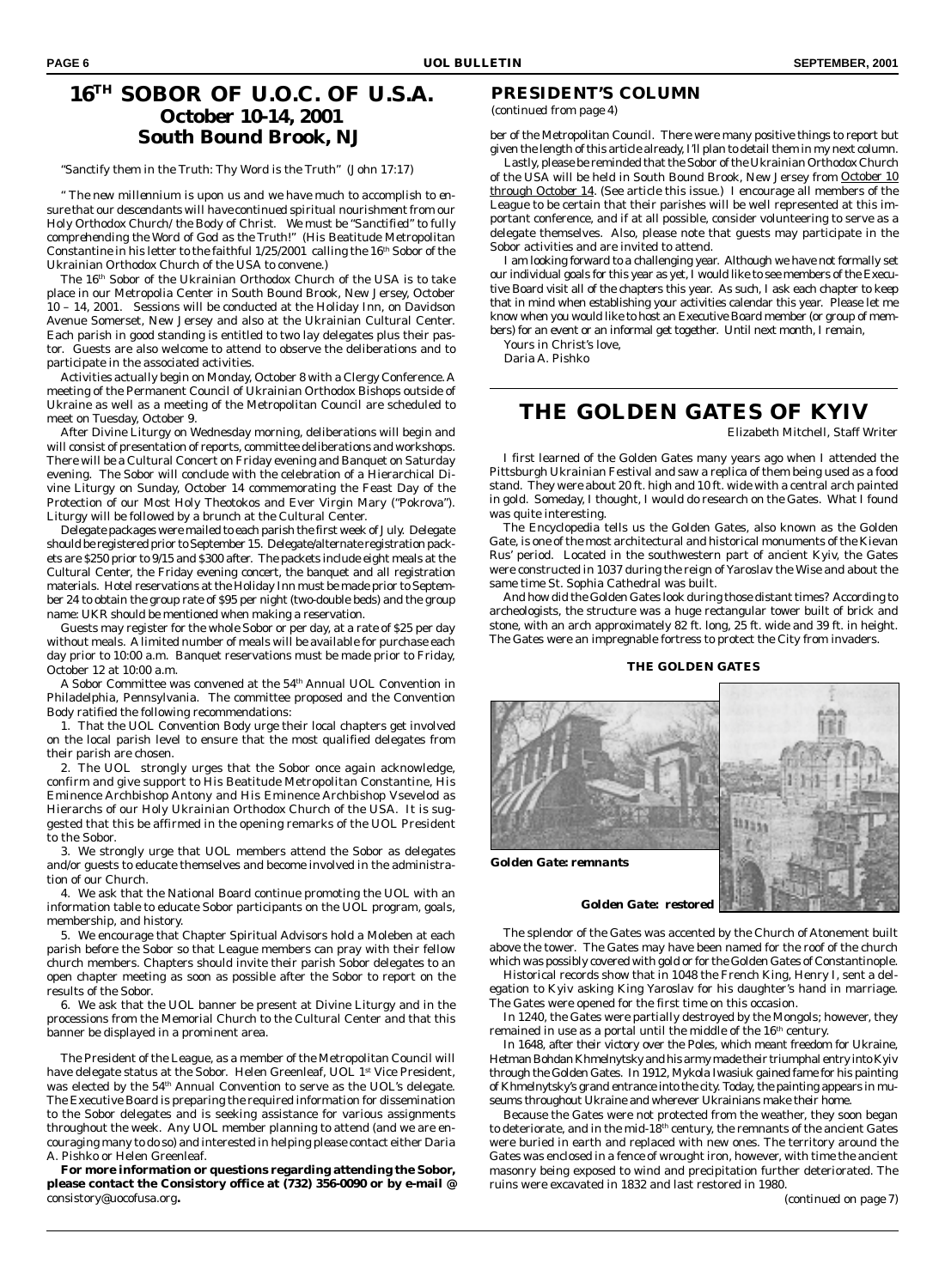#### **GOLDEN GATES**

*(continued from page 6)*

"The Golden Gates have not sunk into oblivion. Today, sections of the reconstructed rampart house an exhibition hall and a stairway leading to the crest with an excellent view of the city. Their builders meant them to stand forever; and so they will, restored to their original beauty, as our forebear message to many generations to come."

*(Internet: Newwell, Paul, "The Golden Gates of Kyiv"; and Encyclopedia of Ukraine)*

**SENIOR CHAPTER ACHIEVEMENT 2001** *Holy Ascension Chapter, Clifton, NJ*



*Richard Jendras, Chapter President, and Daria Pishko*

The Senior Chapter Achievement Award is presented to the Senior Chapter that has shown the greatest achievement in terms of accomplishing the aims and goals of the UOL during a one year period of time.

This award is selected from the Annual Reports submitted by each chapter prior to the June 1<sup>st</sup> deadline.

Holy Ascension's 22 members represent an increase of 56% from the previous year. The chapter's program of activities for the year was based upon a theme of "Feast Day Fellowships" where the chapter members and parishioners would gather for Vespers on the eve of the Feast Days of the Church and follow Vespers by sharing a religious movie, presentation and meal. The chapter also hosted a successful Lenten Day of Recollection that was open to all Orthodox parishes in their region.

The Spiritual Advisor writes "Our UOL chapter members have been a cornerstone in the continuing life of our parish. Our UOL chapter leadership and members are always full of ideas, ambition and dedication that work in harmony with the initiatives of the National UOL programs and life of our parish."



*Holy Ascension Chapter*

## **WASYL PYSH GIVES \$10,000 TO JR. UOL EXECUTIVE BOARD**



*Mr. Pysh and Jr. Executive Board 2001-2002*

The Jr. Executive Board received \$10,000 from Mr. Wasyl Pysh, founder of the UOL Teenage Conference and philanthropist of the UOL. He challenged the juniors to use the money for projects which they consider very important for today's youth.

## **UKRAINIAN ORTHODOX LEAGUE OF THE UNITED STATES OF AMERICA**

#### *National Executive Board – 2001-2002*

Father John Nakonachny<br>3201 Marioncliff Drive 3201 Marioncliff Drive 3A Brandywine Drive Parma, OH 44134 Amherst, MA 01002

Daria A. Pishko<br>64 Coleman Avenue<br>Chatham, NJ 07928 973-635-8124 440-887-1496

# *First Vice President Treasurer*

Novelty, OH 44072<br>440-338-8025 heleng@sprintmail.com Work<br>:Fax

Jonathan Patronik<br>8 Tracy Ct. Wilmington, DE 19808 Carteret, NJ<br>Home: 302-994-9419 732-541-4571 Home: 302-994-9419<br>Work: 302-457-3352

Melanie Nakonachny Sandra Kondrat<br>10,000 Ridgewood, Apt. 507 53 Vernon Road 10,000 Ridgewood, Apt. 507 53 Vernon Road<br>Parma Heights, OH 44130 Belmont, MA 02478-1031 Parma Heights, OH 44130 Belmont, MA<br>440-842-3820 617-489-2613 440-842-3820<br>MelanieNak@aol.com

#### **ADDITIONAL BOARD MEMBERS**

Dr. Stephen Sivulich Natalie Kapeluck<br>131 Baldwin Road 131 Baldwin Road 206 Christopher Circle 131 Baldwin Road<br>
Pittsburgh, PA 15205 Carnegie, PA 15106<br>
Home: 412-276-1130 412-488-9664 Pittsburgh, PA 15205 Carnegie, PA 15106 Home: 412-276-1130 412-488-9664 Work: 412-648-1198 uocyouth@aol.com Fax: 412-648-2627 sivulich@pitt.edu

# *Spiritual Advisor Corresponding Secretary* 440-885-1509 laryssasadoway@hotmail.com

*President Financial Secretary* 64 Coleman Avenue 6350 Stumph Rd Suite 315A Chatham, NJ 07928 Parma Heights, OH 44130 KathieRose@aol.com

#### Dr. Gayle E. Woloschak<br>P.O. Box 2133 1999 Helen Boyko Greenleaf Dr. Gayle E. Wolo<br>
1976 - P.O. Box 2133<br>
1976 - P.O. Box 2133<br>
1976 - Darien, IL 60561 Home: 312-587-3027<br>Work: 630-252-3312 Fax: 630-252-3387 woloschak@anl.gov

**Second Vice President Auditor**<br> **Auditor**<br> **Denise Spoganetz** 95 Washington Ave.<br>Carteret. NJ 06053 Work: 302-457-3352 dspoganetz@att.net jpp@computer.org

## *Recording Secretary 55th Convention Chair*

skondratiuk@aol.com

*UOL BULLETIN Editor Youth Commission Chair*<br>Dr. Stephen Sivulich **Matalie Kapeluck**